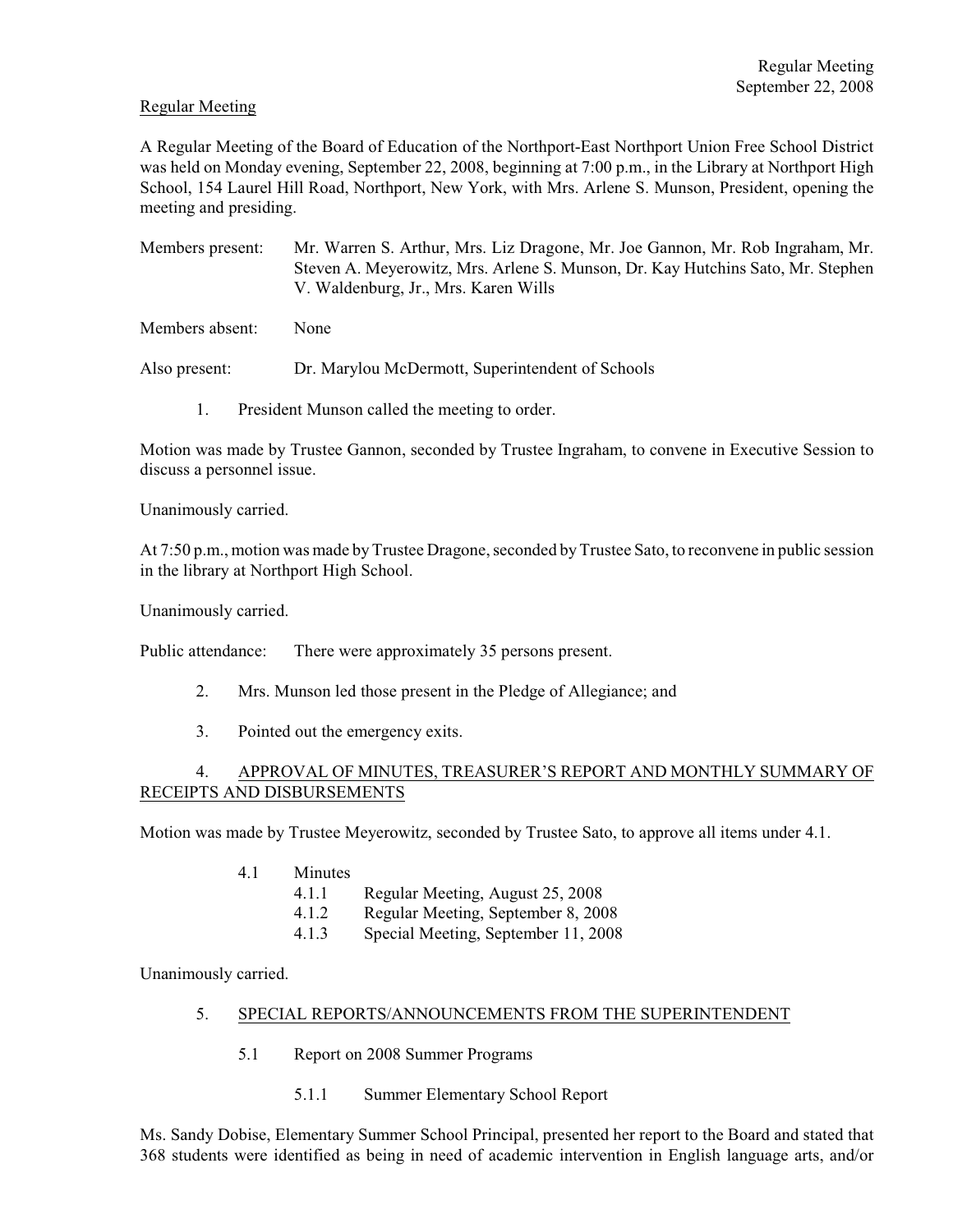mathematics and received instructional support for 20 days in the summer. Students are identified for remediation through standardized tests, criterion referenced tests and teacher recommendation.

Ms. Dobise stated that continued consultation with district staff will enhance efforts toward the improvement of the Elementary Summer School program. The District is convening a committee to review the current practices of the program, including entry criteria, and will make instructional recommendations for enhancement.

Dr. Marylou McDermott, Superintendent of Schools, thanked Ms. Dobise for her informative report.

5.1.2 Academic Summer School

Ms. Josephine Imwalle, Coordinator of Community Services and Academic Summer School Principal, presented her report to the Board and stated that the 2008 Western Suffolk BOCES Regional Academic Summer School session consisted of twenty-four days of instruction and two days for Regents and Regents Competence examinationsfor grades 6-12. The program was held at Northport High School and has a Middle School AIS program.

The Western Suffolk BOCES Regional Summer High School was registered and approved by the New York State Education Department. Registration was open to Northport-East Northport students and non-resident students. The library was opened and staffed for the entire program.

There was a brief discussion about improving student attendance. Dr. McDermott stated that Ms. Imwalle and Ms. Allyson Giaimo, academic summer school assistant principal, were in constant contact with parents regarding attendance issues. The Superintendent commended Ms. Imwalle and Ms. Giaimo on doing a excellent job with the academic summer school.

5.1.3 Summer Camp Report

Ms. Imwalle stated that the 2008 Recreational Summer Camp was held at the East Northport Middle School for a total of twenty-five days. The camp was divided into five sections or weeks and enrollment was on a week-to-week basis allowing for flexibility in scheduling taking into consideration the specific needs of each family and child. The camp is designed to provide campers in grades 1-8 with a rich mix of activities. The Counselor-In-TrainingCamp is designed for studentsin grades 9-11 in preparation for becoming a counselor. Ms. Imwalle stated that the campers enjoyed an enriched and structured program which combined recreational and educational activities.

The Superintendent thanks Ms. Imwalle for her very thorough report.

5.1.4 Summer Music Program

Mr. Izzet Mergen, Director of Music Education K-12, stated that the Music Department operated eleven separate programs with a total of 1,859 student participants. Mr. Mergen noted that due to an increase in indistrict staffing, there was a 20% increase in the enrollment of the continuing instrument lessons to 371 students. Mr. Mergen also noted that the Choral Clinic had the largest amount of student participants this year at 110 students. The Northport High School Tiger Marching Band, Flagline and Tigerettes attended the annual Long Island Summer Workshop at SUNY Farmingdale.

The President of the Board and the Superintendent thanked Mr. Mergen for his report.

5.2 The President of the Board announced the upcoming Board of Education meetings: October 6, October 20, November 3, and November 17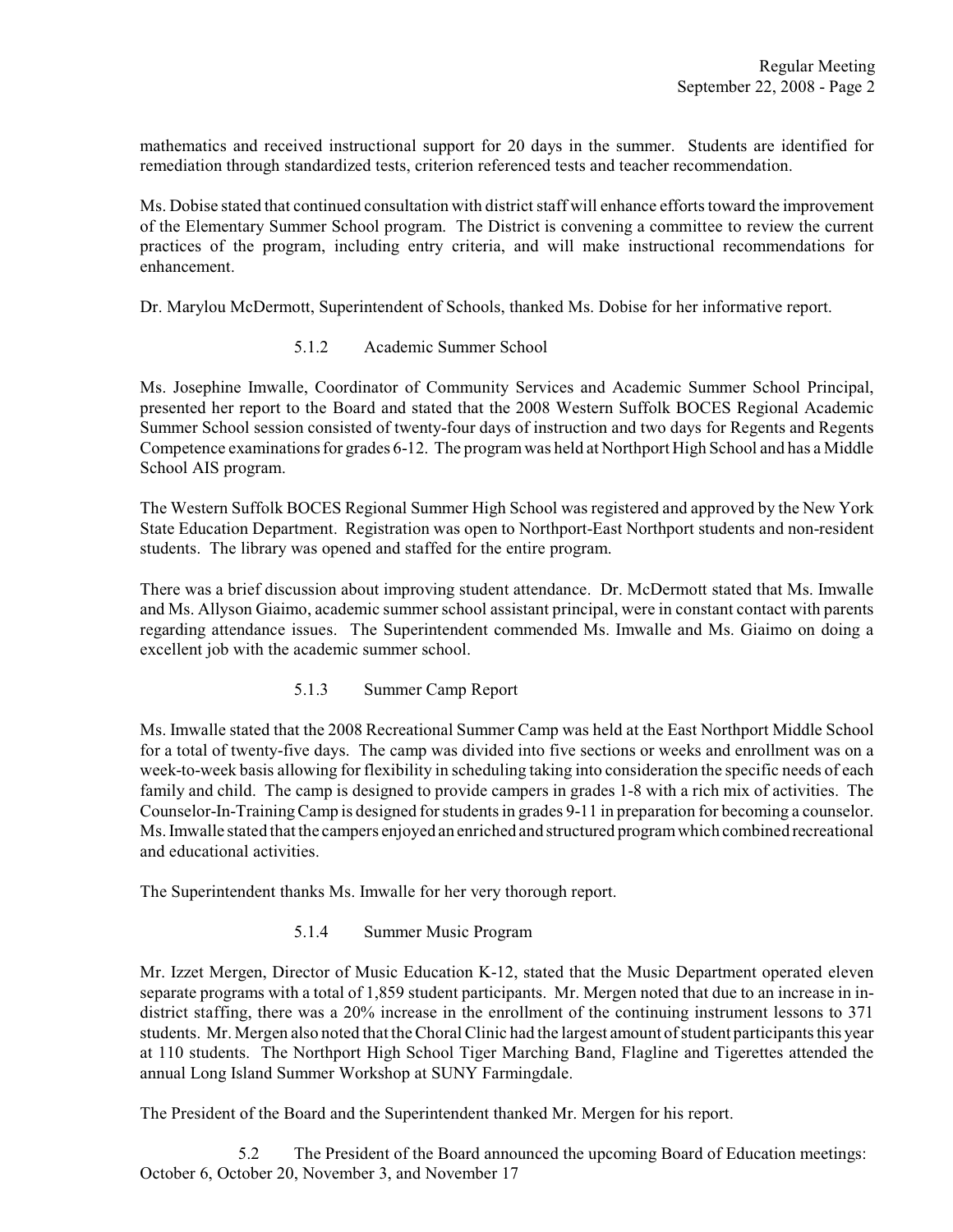### 6. COMMUNICATIONS

There were no letters of communication.

### 7. PUBLIC PARTICIPATION

Name Comment

| Conrad Rybicki   | Mr. Rybicki asked the Board to include a skateboard park in the upcoming |
|------------------|--------------------------------------------------------------------------|
| Community Member | athletic field bond referendum.                                          |

Trustee Ingraham commented that phase two of the Town of Huntington plan at Veterans Park included a new skate park and that he would check with the town and get back to Mr. Rybicki.

Bill Elkins Mr. Elkins stated that the county was surveying the property at Elwood Parent Road and Pulaski Road over the summer and asked if the District had any information regarding that.

Dr. McDermott stated that the District was not notified of any proposed widening and that a call would be placed to the county regarding the surveying.

# 8. SUPERINTENDENT'S REPORT, GENERAL - FOR BOARD ACTION

Motion was made by Trustee Meyerowitz, seconded by Trustee Sato, to approve items 8.1.1 through 8.1.5 including Supplemental Schedule A (#46-47) and Supplemental Schedule B (#17):

8.1 Personnel Schedules, each dated September 22, 2008, and each attached and made part of the official minutes:

| 8.1.1 | Schedule A             | - Certified Staff (including Supplemental A)         |
|-------|------------------------|------------------------------------------------------|
| 8.1.2 | Schedule B             | - Non-Instructional Staff (including Supplemental B) |
| 8.1.3 | Schedule C             | - Salary Transfers                                   |
| 8.1.4 | Schedule D - Extra Pay |                                                      |
| 8.1.5 | Schedule K - PDC NASA  |                                                      |

Unanimously carried.

Motion was made by Trustee Meyerowitz, seconded by Trustee Sato, to approve item 8.1.6, excluding item #20:

8.1.6 Schedule L - PDC UTN

Unanimously carried.

# 9. SUPERINTENDENT'S REPORT, FINANCIAL - FOR BOARD ACTION

Motion was made by Trustee Meyerowitz, seconded by Trustee Sato, to approve all items under 9., including amended 9.2.1:

9.1 Taking specified action on the following BIDS: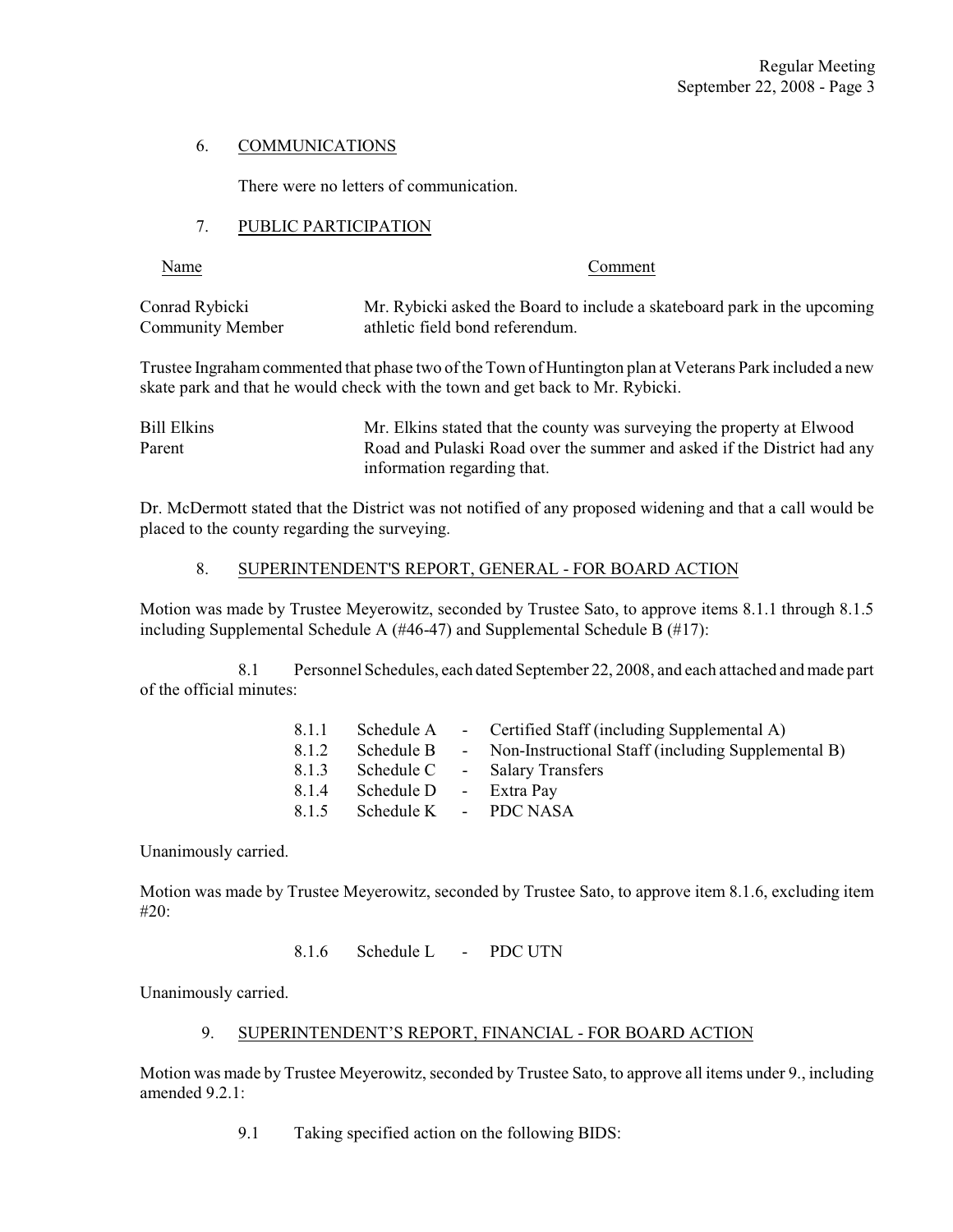### BUILDINGS AND GROUNDS

9.1.1 Award - Ceiling Replacement and Lighting at Various Schools

- 9.2 Approving the following change orders:
	- 9.2.1 Change Order No. 1, Northport Middle School, SED No. 58-04-04-03-0- 00-018, increase in the amount of \$11,497, Stalco Construction
	- 9.2.2 Change Order No. 1, HVAC Alterations at Northport High School, SED No. 58-04-04-03-0-010-021, decrease in the amount of \$4,000, Ahrens Associates Inc.
- 9.3 Receiving the following donations to the District:
	- 9.3.1 A consul piano, from Ms. Dana Butler, value estimated by the donor to be approximately \$1,500.
	- 9.3.2 A Compaq Presario, model # PC129A, Serial # MXM424029T, and two Wenger music stands, from Mr. Kenneth Schwartzmann, value estimated by the donor to be approximately \$1,560.
- 9.4 Approving a transfer of general fund appropriations in the 2008-2009 budget.
- 9.5 Authorizing the administration to apply for the following Target Grant:
	- 9.5.1 \$800 to be used to offset Fifth Avenue Elementary School's fifth grade students trip to Gettysburg, PA.

Ms. Patricia Gardiner questioned the consistency between elementary schools and funding for their fifth grade trips.

Dr. McDermott stated that she would look into this and get back to Ms. Gardiner at the PTA Council meeting.

Vote on Trustee Meyerowitz's motion was unanimously carried.

- 10. SUPERINTENDENT'S REPORT FOR INFORMATION ONLY
	- 10.1 Student Activity Reports for May and June 2008 from:
		- 10.1.1 Northport High School
		- 10.1.2 East Northport Middle School
		- 10.1.3 Northport Middle School
	- 10.2 Schedule I Home Instruction
- 11. UNFINISHED BUSINESS
	- 11.1 Athletic fields bond proposition

At 9:30 p.m., motion was made by Trustee Wills, seconded by Trustee Arthur, to convene into committee-ofthe-whole to discuss informally the athletic fields bond proposition that will be presented to the voters on November 18, 2008.

Unanimously carried.